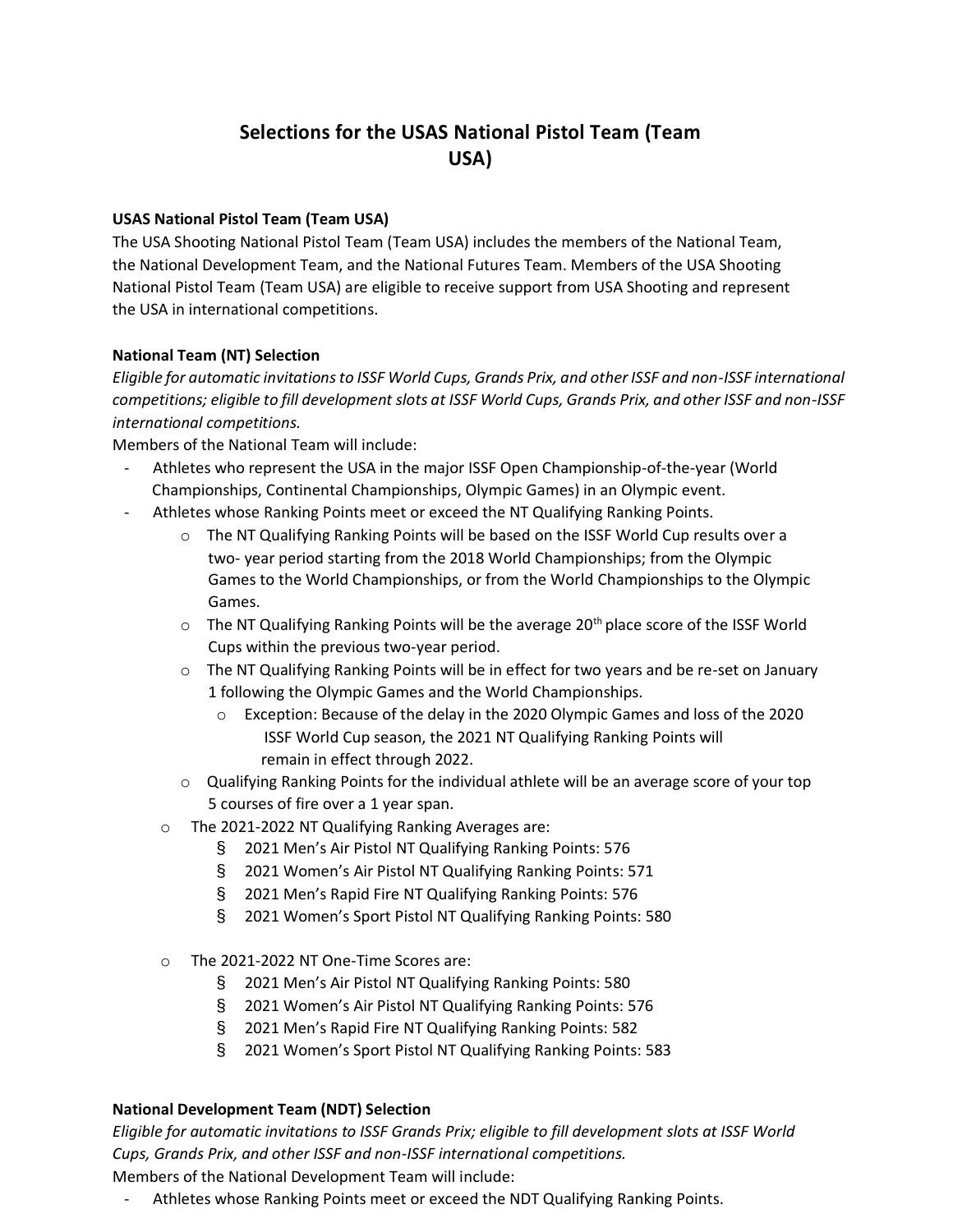- o The NDT Qualifying Ranking Points will be based on the ISSF World Cup results over a two- year period; from the Olympic Games to the World Championships, or from the World Championships to the Olympic Games.
- $\circ$  The NDT Qualifying Ranking Points will be the average 30<sup>th</sup> place score of the ISSF World Cups within the previous two-year period.
	- o The NDT Qualifying Ranking Points will be in effect for two years and be re-set on January 1 following the Olympic Games or World Championships.
		- § Exception: Because of the delay in the 2020 Olympic Games and loss of the 2020 ISSF World Cup season, the 2021 NDT Qualifying Ranking Points will be based on the

2019 World Cup scores and remain in effect through

2022.

- $\circ$  Qualifying Ranking Points for the individual athlete will be an average score of your top 5 courses of fire over a 1 year span.
- o The 2021-2022 NDT Qualifying Averages are:
	- § 2021 Men's Air Pistol NDT Qualifying Ranking Points: 574
	- § 2021 Women's Air Pistol NT Qualifying Ranking Points: 570
	- § 2021 Men's Rapid Fire NT Qualifying Ranking Points: 572
	- § 2021 Women's Sport Pistol NT Qualifying Ranking Points: 576

# **National Futures Team**

*Eligible to fill development slots at ISSF World Cups, Grands Prix, and other ISSF and non-ISSF international competitions.*

Members of the National Futures Team will include:

- Junior and Collegiate Athletes who are not already on the NT or NDT and who:
	- $\circ$  Represent the USA in the major ISSF Junior Championship of the year in an Olympic event (World Championships); or
	- o Finish in the Top 3 Juniors at the USASNC; or
	- o Finish in the Top 3 Juniors at the USAS Junior Olympics; or
	- o A score of 570 or higher in Airgun at Collegiate Pistol National Championships; or
	- o A score of 575 or higher in Sport Pistol at Collegiate Pistol National Championships; or
	- o Qualify for an ISSF or equivalent international competition (El Salvador, Suhl, etc.); or
	- o Are selected through a coach/committee selection (athlete must apply for a position)
- Open Athletes who are not already on the NT or NDT who:
	- o Win the National Championship at the USASNC in Smallbore or Air Pistol; or
	- o Are selected through a coach/committee selection (athlete must apply for a position)

Athletes remain members of the National Futures Team for a term of 1 year from when they qualify, except for the coach/committee selections whose term will be on a case-by-case basis.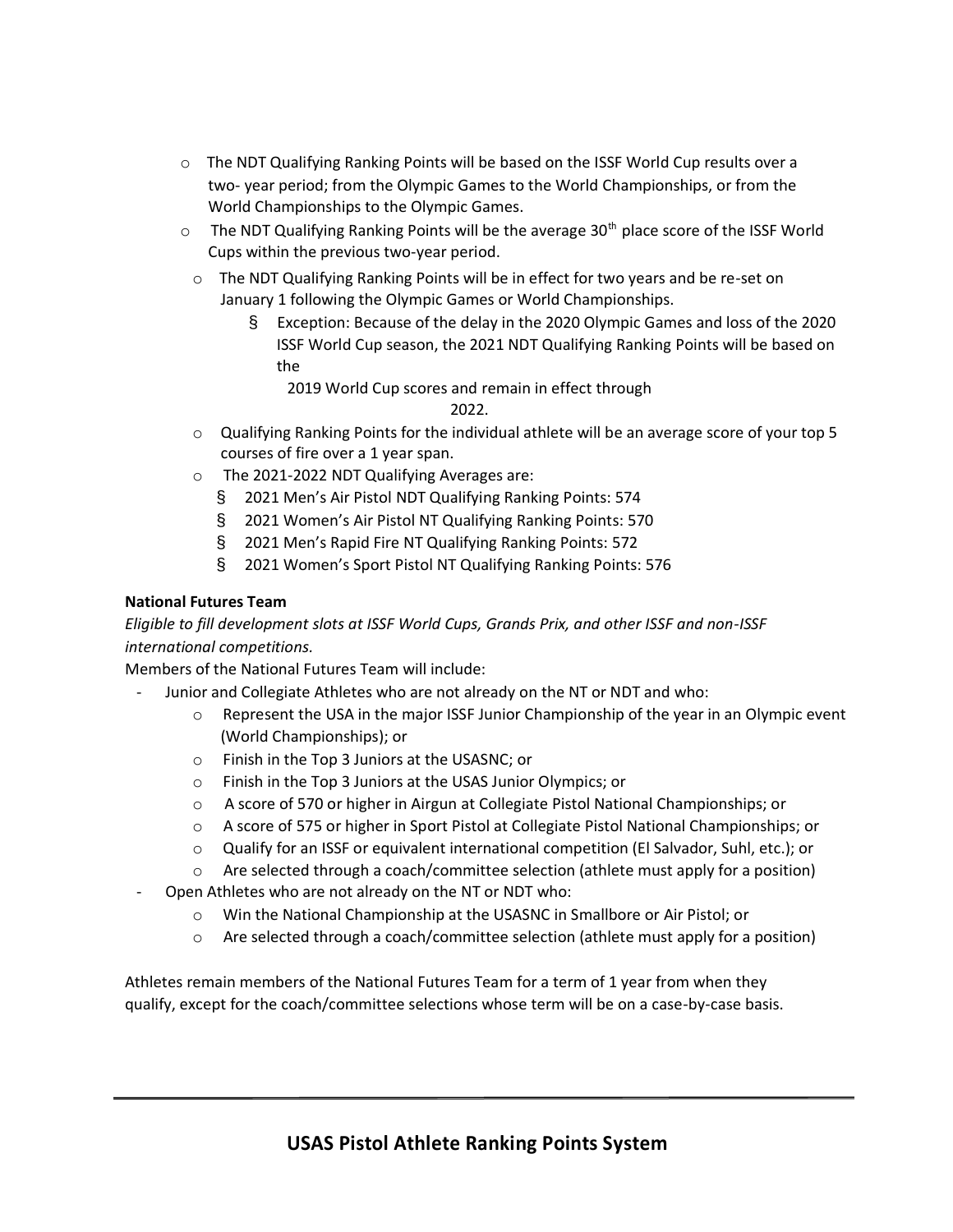Athletes will be ranked in order based on a 1-year rolling Ranking Points system. The Ranking Points will be a combination of the athlete's Average Score Points plus Achievement Bonus Points (ABP) earned.

## **Ranking**

# **Events and Valid Scores**

- Rankings will be kept in the Olympic Games Individual medal events. Currently this includes:
	- o Men's Air Pistol
	- o Women's Air Pistol
	- o Men's Rapid Fire
	- o Women's Sport Pistol
- Only scores from Olympic Games medal events will be used for ranking.
	- o Results from the following Olympic Games events can be included in the Average Score Points and used to earn Achievement Bonus Points. Currently, these events and courses of fire are:
		- § Men's Air Pistol, ISSF 60-Shot course of fire
		- § Women's Air Pistol, ISSF 60-shot course of fire
		- § Men's Rapid Fire, ISSF 60-shot course of fire
		- § Women's Sport Pistol, ISSF 60-shot course of fire
	- o Results from the following Olympic Games event can be used to earn Achievement Bonus Points only, and for performances only in ISSF World Cups, World Championships, and Olympic Games. Scores from this event cannot be included in the Average Score Points.
		- § Air Pistol Mixed Team
- Average Score Points and Achievement Bonus Points must be earned in designated ranking competitions.
- Average Score Points are valid within a rolling 1-year window. Scores will be dropped from the ranking after 1 year, at the end of the month in which they were achieved.
- Achievement Bonus Points are valid within a rolling 1-year window. ABP will be dropped from the ranking after 1 year, at the end of the month in which they were achieved, except for the following:
	- o Olympic Games ABP, World Championships ABP, and ISSF World Record ABP are carried over at half value for a second year.
	- o ISSF World Ranking ABP are valid as long as the athlete is ranked by the ISSF.
- The ranking starts on July 1, 2021. No retroactive scores or achievements will be included in the Average Score Points or Achievement Bonus Points, although any ISSF World Rankings that are current as of July 1 will be included.
- A minimum of five (5) ISSF courses of fire in designated ranking competitions are required for Team Selection, with at least one score posted within 4 months of a Team Selection Date.
	- o Exception: An initial National Team, National Development Team, and National Futures Team will be named on the following dates:
		- § On July 1, named to the National Team:
			- The 2021 Olympic Team
		- § On July 1, named to the National Futures Team:
			- The 2021 El Salvador Junior Team
			- The 2021 Collegiate Champion
			- The Top 3 finishers at the 2021 Junior Olympics
		- § After the results from the 2021 USASNC have been posted:
			- National Team members based on the Ranking Points from all three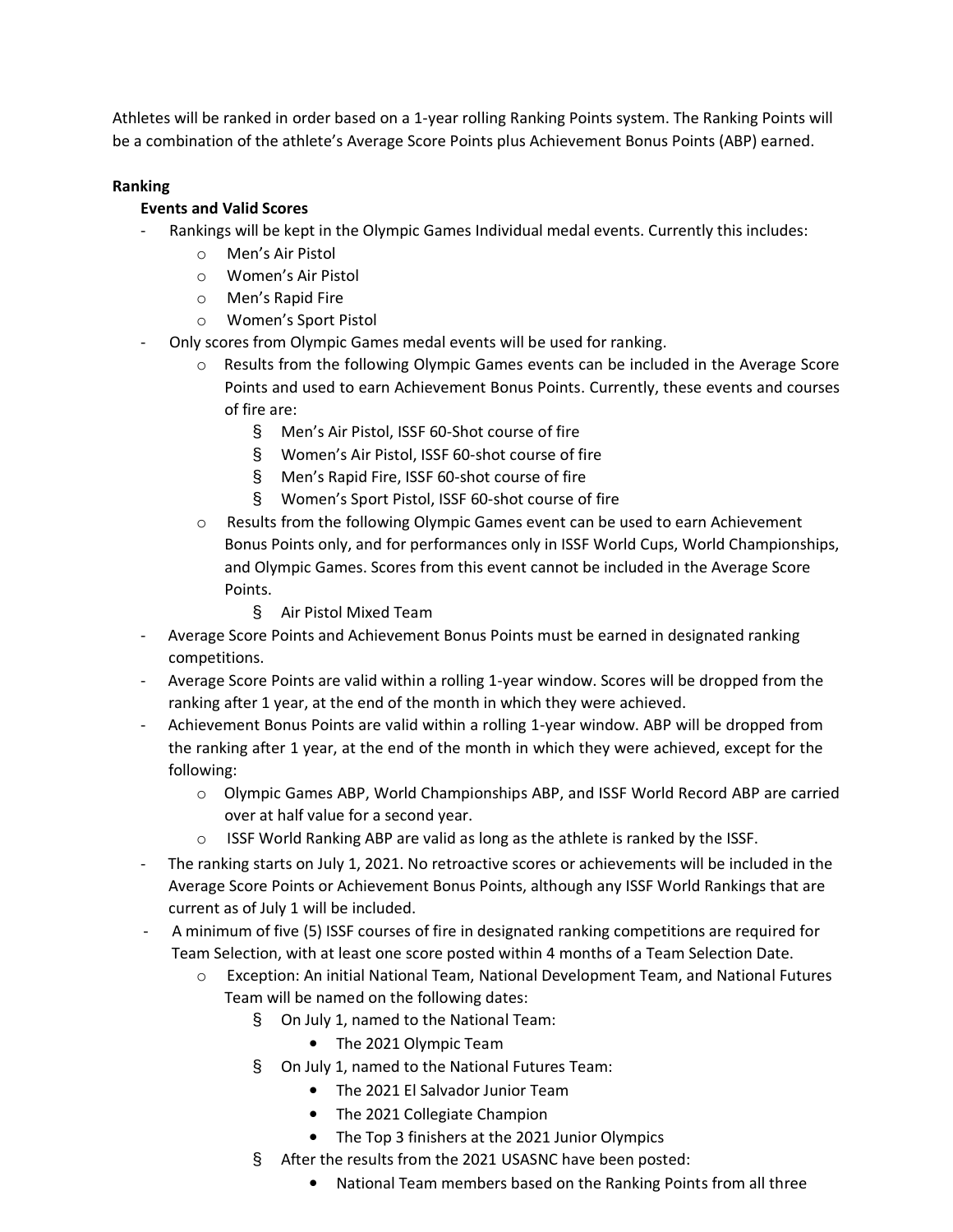USASNC scores, regardless of when the threshold score was obtained.

- National Development Team members based on the Ranking Points from the three USASNC scores, regardless of when the threshold score was obtained.
- o Exception: Until at least 5 courses of fire have been shot under these procedures, 3 courses of fire will be the required number of scores on file. Once USA Shooting has hosted enough competitions to have 5 courses of fire on record it will return to a minimum of 5.

## **The Ranking Points**

The Ranking Points used for Team Selection are the Average Score Points plus the Achievement Bonus Points (ABP) earned within the current 1-year window. Athletes will be ranked in order based on the Ranking Points.

Results from Open designated ranking competitions can be used toward the Average Score Points and earning ABP. Results from Junior-only designated ranking competitions can be used toward the Average Score Points; ABP will not be awarded for junior events.

# **The Average Score Point**

The Average Score Points used for ranking will be the average of the top five (5) scores from ISSF courses of fire in designated ranking competitions that have been posted within the current 1-year window.

- Scores will count for 1 year through the end of the month in which they were posted.
- For Team Selection, at least one of the five (5) counting scores must be posted within 4 months of a Team Selection Date.
	- o Exception: The 4-month requirement may be waived if there were no designated ranking competitions available within 4 months of the Team Selection Date.

# **Achievement Bonus Points (ABP)**

Achievement Bonus Points (ABP) are earned for winning medals, for performance in finals, and for other significant achievements earned through performances in designated ranking competitions. ABP are added onto the Average Score Points.

- The following categories of ABP can be earned:
	- o Olympic Games ABP, earned by making the final and by medaling in the Olympic Games.
		- § Valid at full value for 1 year after the Olympics through the end of the month in which they were achieved.
		- § Valid at half value for the  $2^{nd}$  year after the Olympics up to the World Championships.
			- Exception: Because of the delay in the 2020 Olympic Games, the 2021 Olympic ABP will be valid through August,2023.
	- o World Championships ABP, earned by making the final and by medaling in the World Championships.
		- § Valid at full value for 1 year after World Championships through the end of the month in which they were achieved.
		- § Valid at half value for the  $2^{nd}$  year after the World Championships up to the Olympic Games.
	- o Match ABP, earned by winning medals and placing in designated competitions.
		- § The best five (5) Match ABP earned by winning medals and placing in competitions can be included in the Ranking Points.
		- § The competitions used to earn the best five (5) ABP do not have to correspond to the same competitions used to determine the Average Score Points.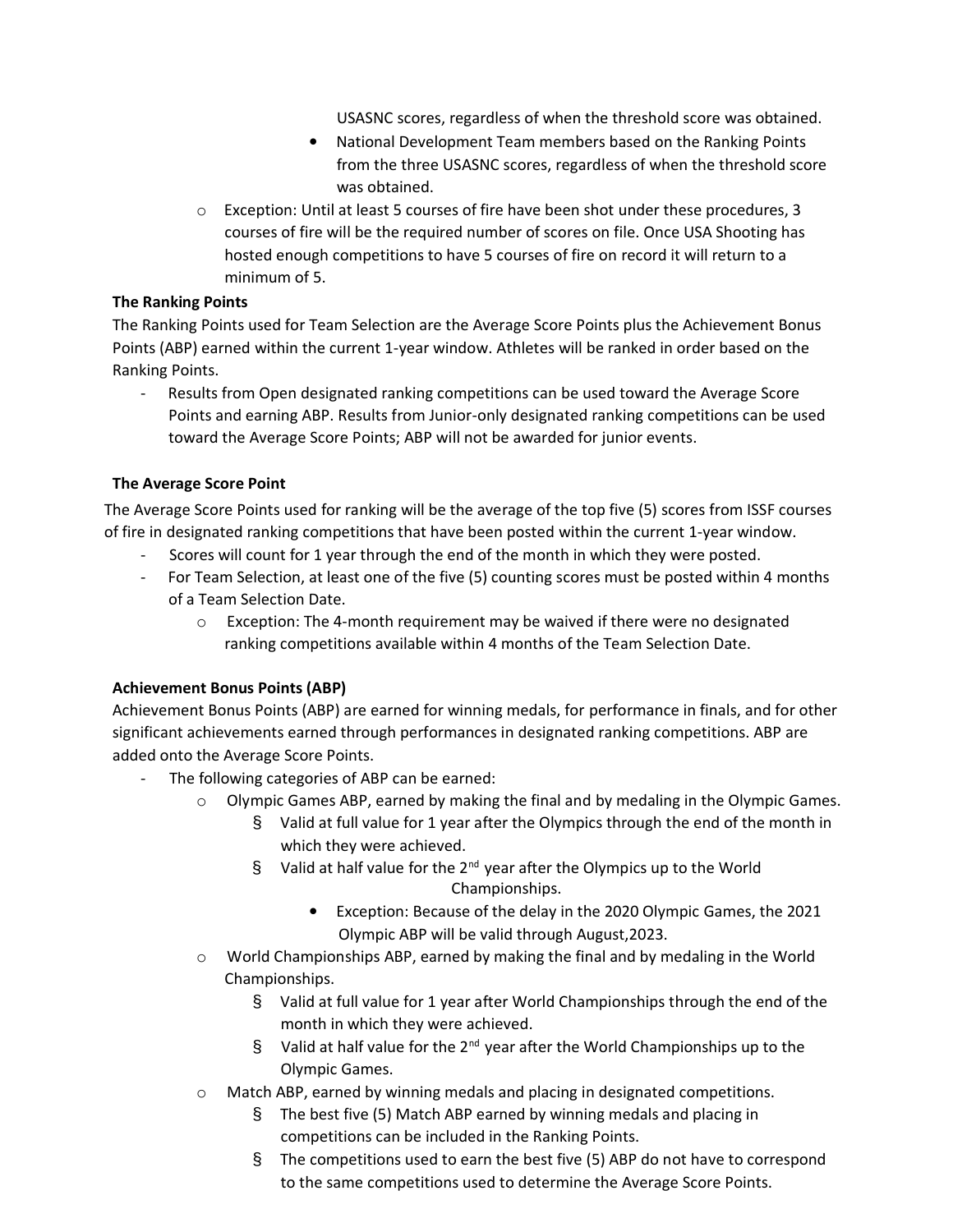- § Match ABP are valid for 1 year through the end of the month in which they were achieved.
- o ISSF World Record ABP, earned by setting a World Record recognized by the ISSF in Olympic events.
	- § ISSF World Record ABP are valid at full value for 1 year through the end of the month in which the record was set.
	- § ISSF World Record ABP are valid at half value for the  $2^{nd}$  year through the end of the month in which the record was set.
- o Equivalent World Record ABP, earned by achieving a qualification score in any designated ranking competition that is equal to or higher than the current World Record in that event.
	- § Equivalent World Record ABP are valid for 1 year through the end of the month in which they were achieved.
- o ISSF World Ranking ABP, earned by being ranked by the ISSF in the top 30 in an Olympic Event.
	- § ISSF World Ranking ABP are valid for as long as the athlete is ranked.
- ABP are not awarded in Junior events.
- Air Pistol Mixed Teams can earn Match ABP only in ISSF World Cups, World Championships, and Olympic Games. The ABP will be split equally between the two members.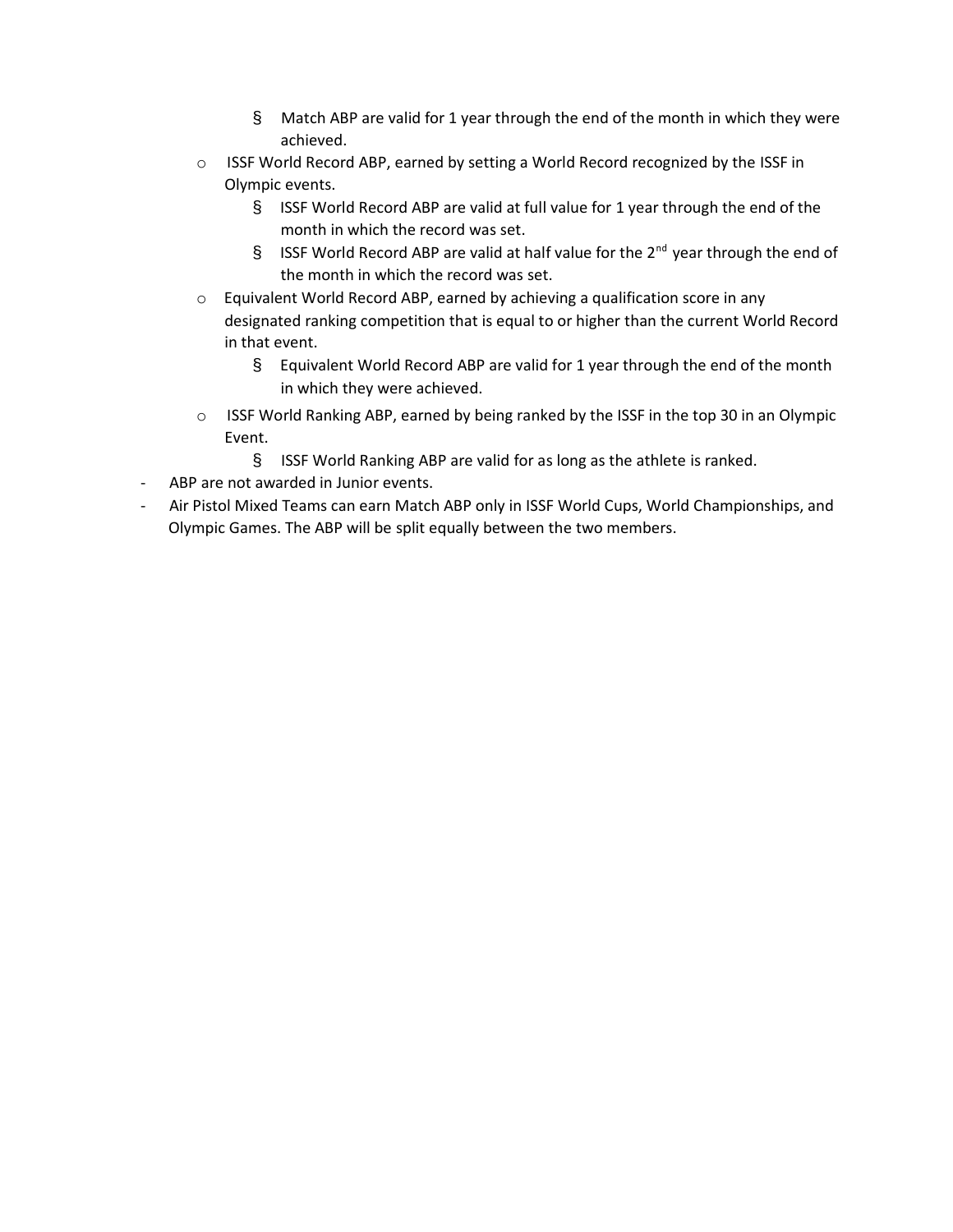#### **ACHIEVEMENT BONUS POINTS TABLE**